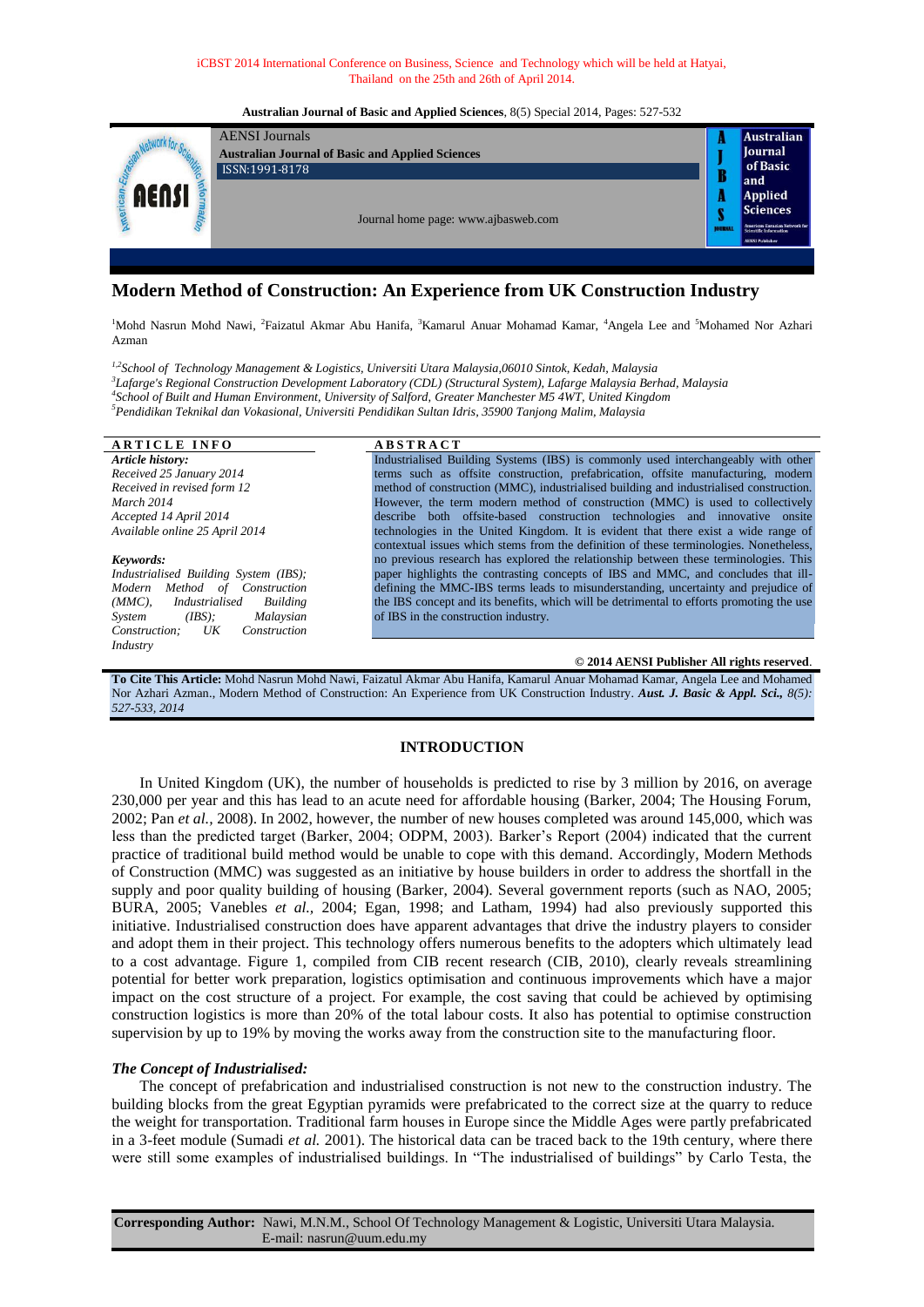author mentioned that the Crystal Palace built in 1851 was the starting point for industrialised buildings (Sumadi *et al.* 2001).

From the perspective of construction, industrialisation is part of a wider modernisation process through the development of modern methods of production and technology systems, mainly factory production, where work is centrally organised and production operations are mechanised and focused on mass production (Lessing, 2006). Warszawski (1999) highlighted the fact that an industrialisation process is an investment in equipment, facilities and technology with the objective of maximising production output, minimising labour resources, and improving quality. Industrialisation has demonstrated a high capacity to reduce the costs, improve the quality and make complex products available to the vast majority of people.



Fig. 1: Potential cost reduction of industrialised construction (CIB, 2010).

Industrialised construction is a generic process of standardisation and rationalisation of the work processes in the industry to reach cost efficiency, higher productivity and quality (CIB, 2010). A more elaborate definition for industrialised construction is a change of thinking and practices to improve the production of construction to produce a high-quality, custom-built environment, through an integrated process, optimising standardisation, organisation, cost, value, mechanisation and automation (CIB, 2010).

One of the efforts made in construction industrialisation is Industrialised Building System (IBS). The term building system is defined by Warszawski (1999) as a set of interconnected elements that are joined together to enable the designated performance of building. A building system is also characterised as a set of interrelated elements that act together to enable designated performance of building. It may include various procedures (technological and managerial) for the production and assembling of these elements for this purpose (Sarja, 1998).

Though many of the prefabrication and industrialisation terminologies are still in use, Industrialised Building System (IBS) has become a term used to represent those terminologies due to the research context of the Malaysian construction industry. The term IBS is widely used by the government, practitioners and researchers in this country to represent industrialisation in construction.

In the literature review, IBS is used interchangeably with other terms like offsite construction, prefabrication, offsite manufacturing, Modern Method of Construction (MMC) industrialised building and industrialised construction. Each terminology provides a rich historical account of the development of the concept. So far, however, there has been little discussion about MMC that has tended to focus on the definition and concept of IBS (such as Abdullah and Egbu (2009); Kamar et al., 2009) rather than exploration the relationship between both terminologies. Therefore, the primary goal of this study was to discover this subject matter in more detail with expectantly can reduce the gap towards enhancement of MMC-IBS uptake in the current construction industry.

Regardless of the terms, this study indicates that the idea is the same, which is to move some effort away from the construction site to a more controlled environment of the manufacturing floor. Modern Method of Construction (MMC) is a term adopted in the United Kingdom as a collective description for both offsite-based construction technologies and innovative onsite technologies. The former represents prefabrication and manufacturing technology and the latter includes techniques such as thin-joint block work and tunnel-form construction (Goodier and Gibb, 2006). The next section will discuss the experience of UK construction industry in implementing MMC.

# *A Review of UK Modern Method Construction (MMC) Industry Practices:*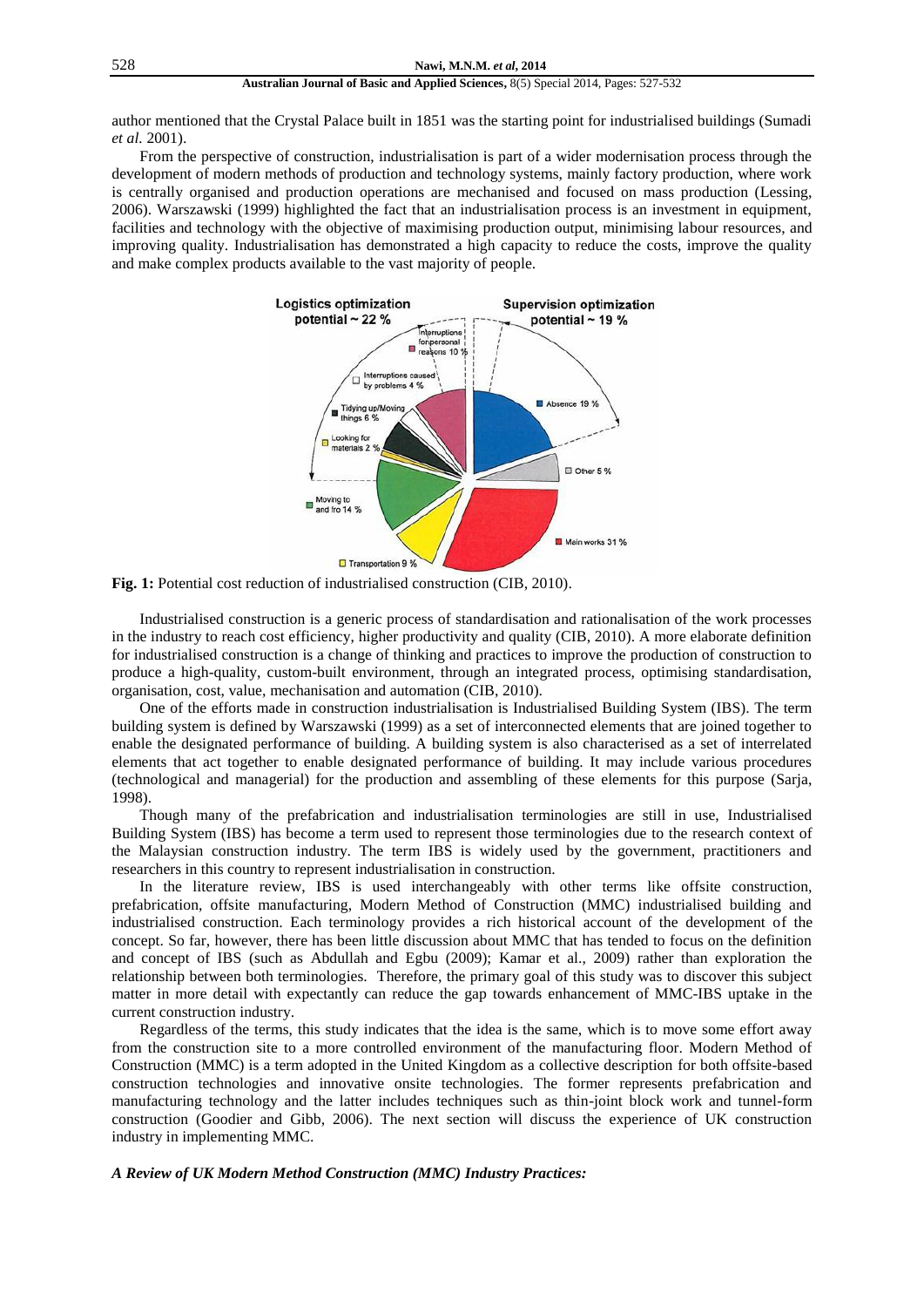#### 529 **Nawi, M.N.M.** *et al***, 2014**

#### **Australian Journal of Basic and Applied Sciences,** 8(5) Special 2014, Pages: 527-532

Modernising the construction processes through industrialisation is a worldwide agenda to improve construction performance. The experiences in developed countries indicate that there is a great potential for IBS to progress, as evidenced by their market share. In the UK, both Latham and Egan reports emphasised the advantages of standardisation and preassembly and stressed the importance of modular and industrialised systems to improve construction performance (Latham, 1994 and Egan, 1998). The UK construction industry has often been described as fragmented, adversarial and inefficient requiring significant improvement. In the impetus of the reports, the Modern Method of Construction (MMC) and offsite construction were introduced to address the under supply, skills shortage and poor build quality of housing (DCLG, 2007; DCLG 2008 and NAO, 2005). Promotion of offsite construction has therefore seen as a mechanism for overcoming some of these problems. The Barker Review (2004) suggested that offsite technologies could both improve the quality of construction and address skills constraints in the industry. It has been widely documented that offsite technologies offer potential for reductions in cost, time, defects, health and safety risks and environmental impact and improve predictability, whole life performance and profits. Currently, offsite and prefabricated construction is a preferred mode of construction of hospitals, military accommodation, hostels and prisons in the UK (Goodier and Gibb, 2007; Pan *et al.* 2008 and Pan *et al.* 2007).

The following are the key events of Modern Method of Construction (MMC) initiatives taken by UK Government:

 Constructing Excellence was established by the Office of the Deputy Prime Minister (ODPM) in response to the reports by Sir Michael Latham (1994) and Sir John Egan (1998). Constructing Excellence is a cross sector, cross-supply chain organisation charged with driving the agenda for change in construction including the promotion of MMC through R&D, benchmarking, workshop series and networking.

 The Housing Forum has been established as the only housing organisation which provides a network across all housing construction sectors: public, private and social and across their supply chains. The Housing Forum works closely with the Department of Trade (DTI), Housing Corporation, the House Builders Federation and CITB Construction Skills and others as well as its industry partners and sponsors to encourage MMC adoption.

 Buildoffsite is an industry-wide campaigning organisation of clients, designers, constructors, manufacturers, suppliers, government advisors and researchers promoting uptake of offsite construction solutions. This campaign, established in 2005, exclusively and uniquely focused on off-site construction solution facilitation and supporting the government in the implementation process (Buildoffsite, 2008). Buildoffsite engages in two-way communication to promote offsite and MMC through stakeholders" events, workshops, technology showcases and awareness.

 The Office of the Deputy Prime Minister (ODPM) has gathered information from 50 leading expert sector practitioners and published a National Audit Office (NAO) report on MMC in 2005. This report is an independent examination to identify how to get the best value by using MMC offsite (NAO, 2005). Barker 33 a cross-industry group was established in 2006 to examine the barriers to greater use of MMC in the provision of new housing and the mechanisms to overcome them (Barker, 2006).

 MMC is fully utilised in the public sector by ODPM"s Housing Corporation (Social House Regulator for England & Wales) and English Partnership (Urban Regeneration). Large-scale development schemes such as the Thames Gateway and the seven Millennium Community initiatives run by English Partnerships are allowing housing associations to use MMC to promote efficiency in construction (NAO, 2005). In 2004, The Housing Corporation stated that 25% of all new grant aided construction by housing associations should use MMC (5000 homes per year which is equivalent to 3% of total new UK housing) (POSTNOTE, 2003).

 The government and industry sponsored, Rethinking Construction programme, has encouraged the use of MMC by promoting best practice and providing information. Government research initiative such as the £1.5 million Department of Trade and Industry (DTI) funded "PROSPA" (Promoting Off-site Production Applications) programme has been aimed at investigating the views of the UK industry concerning offsite MMC.

In spite of favourable recommendation reports and strong support from the government, the UK construction industry has been, and continues to be slow to innovate and adopt innovative building technologies such as offsite construction solutions (Buildoffsite, 2008; Goodier & Gibb, 2004; Barlow 1999). The level of uptake of MMC usage in the UK is found to be around 2.1% of all construction, or 3.6% of all new build (Buildoffsite, 2008; Pan *et al.,* 2005). The National House Building Council (NHBC) also estimated that about 10% of new homes in the UK are built using timber frames and 5% using other MMC solutions, this is equivalent to about 25,000 MMC homes in 2003 (POSTNOTE, 2003). A few studies (Pan *et al.,* 2005; Goodier & Gibb, 2004) have been undertaken to look at this problem in order to identify the barriers of MMC adoption in the UK construction industry.

Previous studies (Pan *et al.,* 2005; Goodier & Gibb, 2004) identified that the most significant barriers of Offsite-MMC adoption in the UK construction industry as a whole were considered to be, higher capital costs, difficulty in achieving economies of scale, complex interfacing between systems, the inability to freeze the design early on, the nature of the UK planning system and the belief that using 'offsite' is more expensive when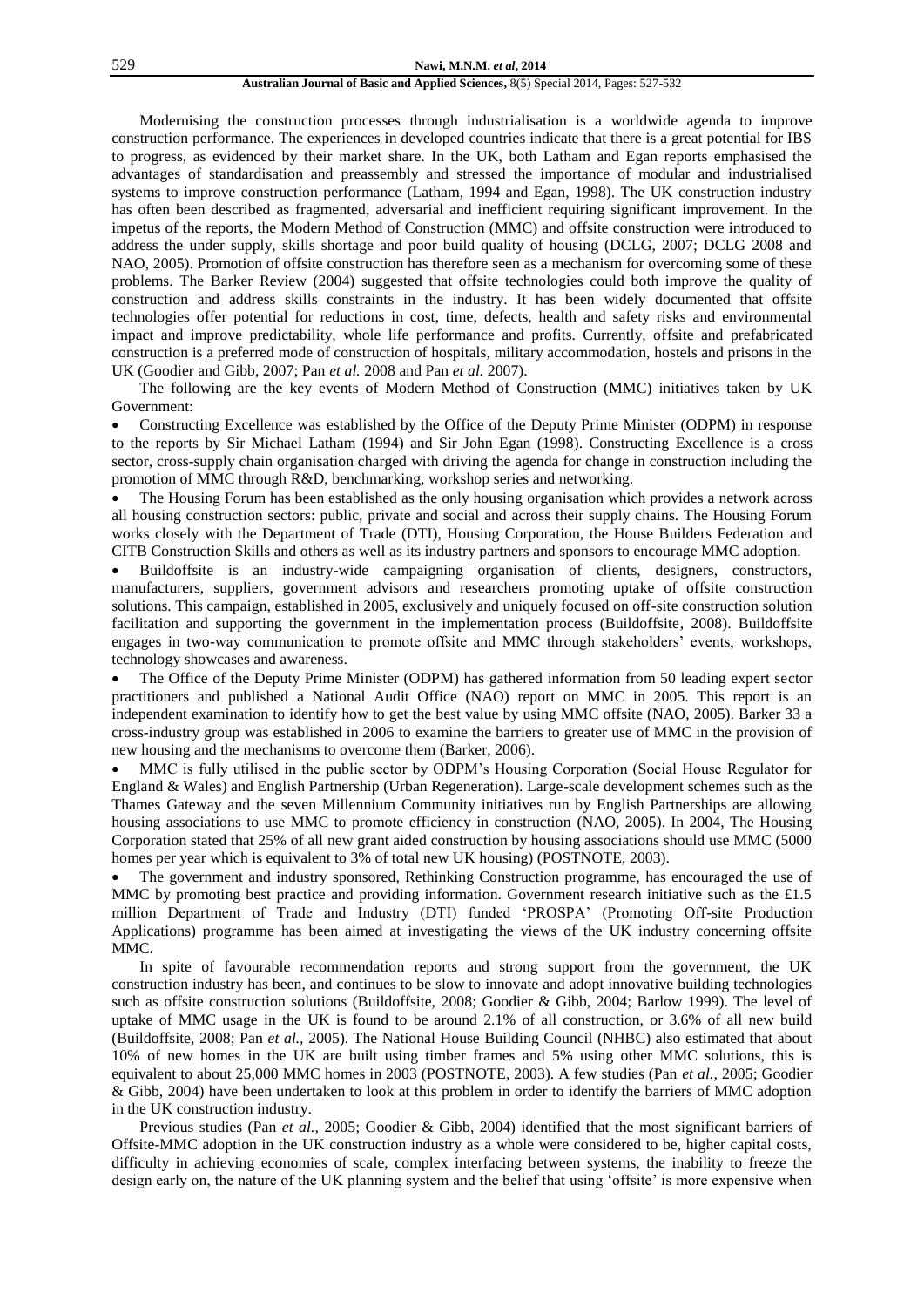compared to traditional construction. Longer lead in times was also a significant barrier especially for contractors, presumably because the use of offsite solutions could delay the beginning of the project on site (Goodier & Gibb, 2004). On the other hand, most of the house builders are generally satisfied with their own, in-house, traditional construction methods (Pan *et al.,* 2005). This result may be affected by the relatively low uptake of offsite technologies to date.

Generally, it has been observed that tender packages are sent out too late in the design process and with overly restrictive design information (Buildoffsite, 2008). This inhibits the offsite suppliers from fully exploiting their skill and expertise to deliver efficient economic solutions to meet clients specifies needs. A survey by Pan *et al* (2005) suggested that most house builders were aware of the principle of integrating Offsite-MMC early on but, in practice, adhered to conventional procurement methods. Another study conducted by Kamar *et al* (2011) summarised that the real advantages of MMC can only be realised through a thorough understanding of the principles underpinning manufacturing, whilst also appreciating the constraints and pitfalls that come with a fragmented construction industry.

According to BURA (2005); Gibbs (2001); Gibbs (2000); and Warszawski (1999), the key principle that underpins Offsite-MMC manufacturing is that manufacturers and suppliers must be integrated into the decisionmaking process as early as possible to allow tolerance into the design thus avoiding time wasting redesign work. CIRIA workshops supported the idea that the early involvement of offsite specialists or manufacturers during the design stages is needed in order to improve the performance of the UK Offsite-MMC construction industry, particularly its efficiency, quality, value and safety (Buildoffsite, 2008). Furthermore, previous studies (e.g. Pan *et al.,* 2008; Blissmas, 2007; Haas & Fangerlund, 2002) suggested that effective communication which incorporates distribution of information regarding decisions, designs, transportation requirements and schedules is highly important for enhancing Offsite-MMC project coordination. The literature clearly stated that an effective communication channel across the supply chain is needed in order to coordinate processes and deal with critical scheduling from the beginning until project completion (Pan *et al.,* 2008; Blissmas, 2007; and BSRIA, 1998).

Currently, however, cooperation processes and relationships between house builders and manufacturers/ suppliers are in many cases weak (Pan *et al.*, 2005). Current practice shows that manufacturers are involved only after the tendering stage of the value chain (Blissmas *et al.,* 2006). This lack of integration among relevant players (e.g. house builders and manufacturers/ suppliers) at the design stage has resulted in a need for redesign and additional costs to be incurred if Offsite-MMC is adopted (Kamar, 2011; Buildoffsite, 2008). This is because some of the Offsite-MMC stakeholders still adhere to conventional procurement methods in the Offsite-MMC projects. Unfortunately, the Offsite-MMC building procurement is slightly different from conventional methods which include planning and purchasing of materials in advance of actual site progress (BSRIA, 1998). Therefore, Offsite-MMC adoption requires an improvement in conventional procurement and management of the supply chain for integrated practice (Venables *et al.,* 2004). For example, the early involvement of manufacturer initiatives can be achieved by establishing an integrated team during the Offsite-MMC construction process (Buildoffsite, 2008).

In addition, many house builders suggest that partnering or the Strategic Partnering Alliances (SPA) concept should be fully understood and applied by the industry (Buildoffsite, 2008). As stated in the report, high quality design in residential building using Offsite-MMC will only come from designers adopting a partnering approach. Neala *et al* (1993) and Malik (2006) further suggested that Offsite-MMC should move towards a collaborative and centralised procurement approach that allows Offsite-MMC contractors and manufacturers to contribute their expertise in order to produce detailed designs at the beginning of a project, as operated in design and build (D&B), direct negotiation and turnkey contract routes. Other researchers (BSRIA, 1998; and Lessing*,*  2006) recommended that Just in Time (JIT) and Lean Construction should be applied in Offsite-MMC design in order to improve the design process and limit logistical, defective and wasteful issues.

# *Discussion:*

Based on the discussions, it clearly shows that the need for greater collaboration in Offsite-MMC design project delivery is paramount. This approach is similar to the traditional/ conventional construction industry (general construction) that has been challenged by fully integrated practices. The challenge is clearly stated in previous industry-led reports (such as UKCG, 2009; Strategic Forum for Construction, 2003; Bourn, 2001; Egan, 2002; Egan, 1998; Latham, 1994;) which have all called on the industry to change from its traditional modus operandi (fragmented approach) and perform better through increased integration. Accordingly, research into integrated practices is necessary in order to enhance the level of integration and communication among stakeholders involved during the design stage if the full potential of Offsite-MMC for both the industry and its clients is to be realised.

#### *Conclusion:*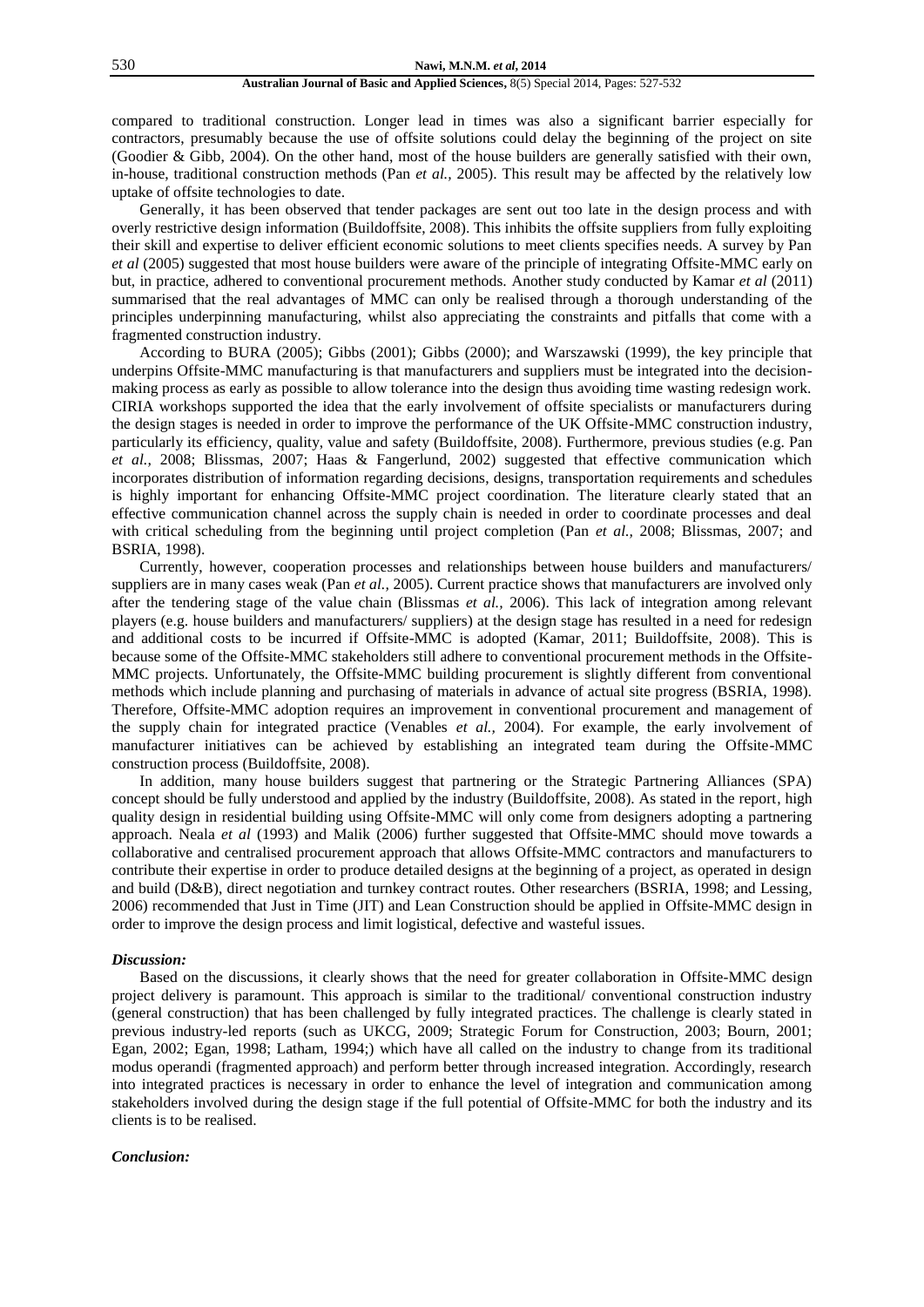This study was undertaken to explore the relationship between the terms of MMC-IBS and its modus operandi implementation process. Though many of the prefabrication and industrialisation terminologies are still in use, MMC-IBS is becoming a term used to represent those terminologies due to the research context which is the UK and Malaysian construction industry. Nonetheless, the term IBS is ill defined, often interchangeably with other terms like offsite and prefabrication, and their precise definitions depend heavily on the user's experience and understanding. The lack of a uniform definition and uncertainty in the context and boundary of IBS contributed to the prejudices and misunderstanding. The need for a standardization of terminology is paramount, to ensure accurate understanding of its advantages as well as to provide certainties with the risk and barriers related to IBS, especially for a developing country such as Malaysia which is just beginning to embrace the IBS techniques to efforts made in its construction industry.

# **ACKNOWLEGMENTS**

The authors wish to thank the Ministry of Education Malaysia for providing the funding under Research Acculturation Grant Scheme (RAGS), Universiti Utara Malaysia (UUM) and Construction Research Institute of Malaysia (CREAM) for supporting this IBS research.

#### **REFERENCES**

Abdullah, M.R. and C. Egbu, 2009. IBS in Malaysia: Issues for Research in a Changing Financial and Property Market In *BuHu 9th International Postgraduate Research Conference (IPGRC)* (Eds., Alshawi, M., Ahmed, V., Egbu, C. and Sutrisna, M.) Salford, United Kingdom, pp: 15-25.

Barker, K., 2004. *Review of Housing Supply*, ODPM, UK.

Barlow, J., P. Childerhouse, D. Gann, S. Hong-Minh, M. Naim and R. Ozaki, 2003. Choice and Delivery in Housebuilding: Lessons from Japan for UK Housebuilders. Building Research &Information, 31(2): 134-45.

Blismas, N., 2007. Off-site manufacture in Australia: Current state and future directions Cooperative Research Centre for Construction Innovation, Brisbane, Australia, pp: 1-37.

Blismas, N., G.C. Pasquire, A.F.G. Gibb, 2006. Benefit Evaluation of Offsite Production in Construction, *Construction Management & Economics*, 24: 121-30.

Bohari, A.A.M., N. Mahat and K. Kipli, 2012. Industrialised Building System (IBS) in Sarawak Construction Industry. *International Conference on Innovation, Management and Technology Research (ICIMTR2012), Malacca, Malaysia.*

Bourn, J., 2001. Modernising Construction (HC87 Session 2000-2001). London: National Audit Office.

BSRIA, 1998. Prefabrication and Preassembly - applying the technique to building engineering services In *Advance Construction Technique ACT 1/99* (Ed. Wilson, D. G., Smith, M. H. and Deal, J.) Department of Environment Transport Region (DETR) and the Building Services Research and Information Association (BSRIA).

Buildoffsite, 2008. Your guide to specifying Modular Buildings Maximizing value and minimizing risk Buildoffsite & BAA, London.

BURA, 2005. Modern Method of Construction Evolution or Revolution? *A BURA Steering and Development Forum Report*, London.

CIB, 2010. Industrialised Construction: state of the art report, TG 57 Publication, International Council for Research and Innovation in Buildings and Construction.

DCLG, 2008. Innovative Construction Products and Techniques (Report BD 2503), Department for Communities and Local Government (DCLG), London.

DCLG, 2007. Homes for the future: more affordable, more sustainable (Report CM 7191) Department for Communities and Local Government (DCLG), London.

Egan, J., 2002. Accelerating Change, *Strategic Forum for Construction*, London.

Egan, J., 1998. Rethinking construction, report of the construction task force on the scope for improving the quality and efficiency of UK construction industry, Department of the Environment, Transport and the Regions, London.

Gibbs, A., 1997. Focus Groups. Social research update, Issue 19 © University of Surrey, UK.

Gibb, A., 2000. Standardisation and Pre-assembly - Client"s Guide and Toolkit, Construction Industry Research and Information Association (CIRIA), London.

Gibb, A., 2001. Pre-assembly in construction: A review of recent and current industry and research initiatives on pre-assembly in construction, CRISP Consultancy Commission - 00/19, May 2001.

Goodier, C. and A. Gibb, 2007. Future opportunities for offsite in the UK, *Construction Management and Economics,* 25(6): 585-595.

Goodier, C., A. Gibb, 2006. Future opportunities for off-site in the UK, *Construction Management and Economic,* 25(6): 585-595.